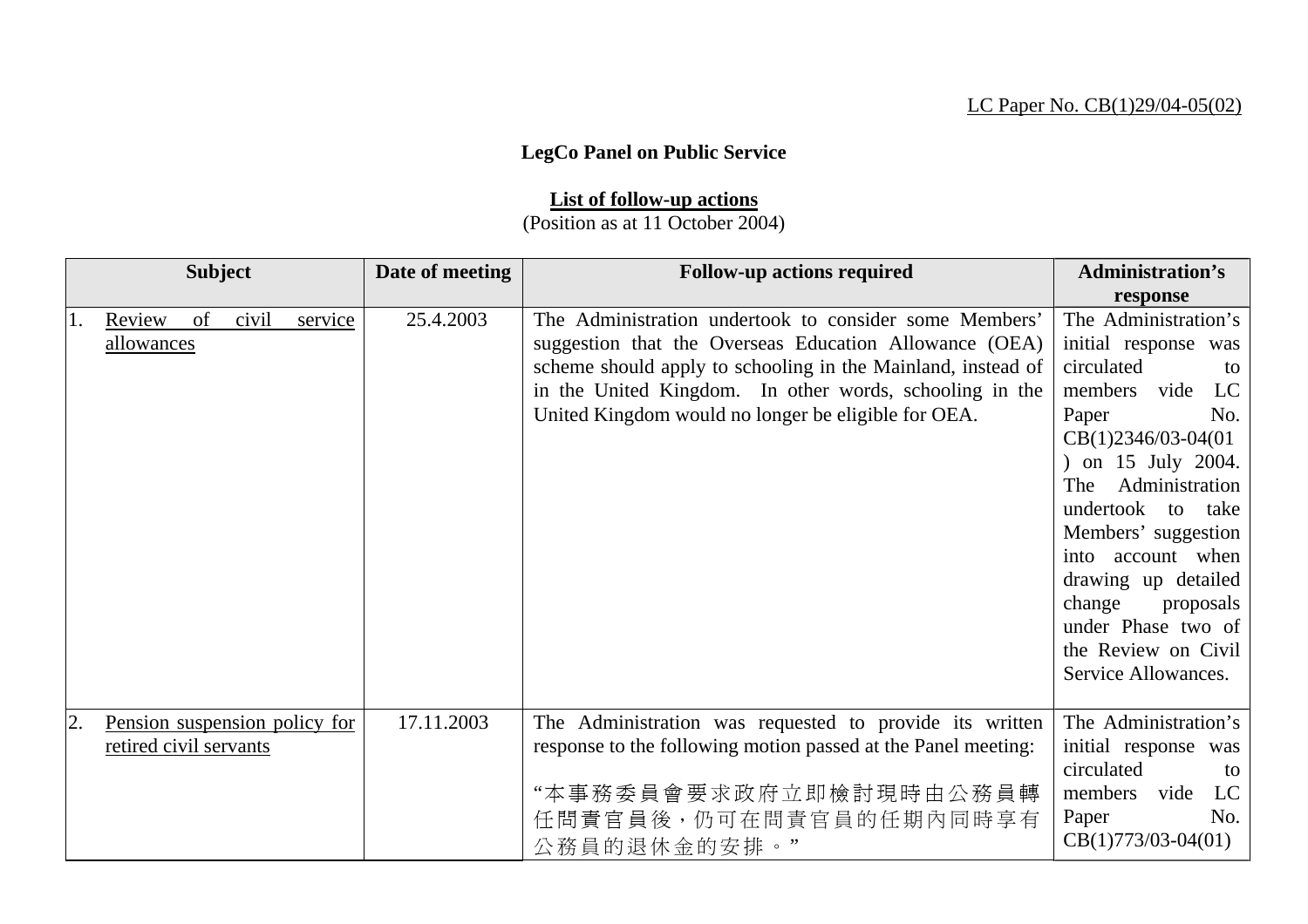| <b>Subject</b>                                                | Date of meeting | <b>Follow-up actions required</b>                                                                                                                                                                                                                                                                                                                                                                                                                                                                                                                                                                                                                                                         | <b>Administration's</b>                                                                                                                                                                                                                                                                                                                              |
|---------------------------------------------------------------|-----------------|-------------------------------------------------------------------------------------------------------------------------------------------------------------------------------------------------------------------------------------------------------------------------------------------------------------------------------------------------------------------------------------------------------------------------------------------------------------------------------------------------------------------------------------------------------------------------------------------------------------------------------------------------------------------------------------------|------------------------------------------------------------------------------------------------------------------------------------------------------------------------------------------------------------------------------------------------------------------------------------------------------------------------------------------------------|
|                                                               |                 |                                                                                                                                                                                                                                                                                                                                                                                                                                                                                                                                                                                                                                                                                           | response                                                                                                                                                                                                                                                                                                                                             |
|                                                               |                 | (English translation)<br>"That this Panel calls on the Government to review<br>immediately the existing arrangement whereby civil servants<br>appointed as Principal Officials under the Accountability<br>System are still entitled to receive their pensions during their<br>tenure as Principal Officials."                                                                                                                                                                                                                                                                                                                                                                            | on 13 January 2004.<br>The Administration's<br>further response was<br>circulated<br>to<br>members vide<br>LC<br>No.<br>Paper<br>CB(1)2346/03-04(01<br>) on 15 July 2004.                                                                                                                                                                            |
|                                                               |                 | The Administration was also requested to address, in its<br>written response, the question raised by members on who was<br>responsible for the review of the relevant arrangement.                                                                                                                                                                                                                                                                                                                                                                                                                                                                                                        |                                                                                                                                                                                                                                                                                                                                                      |
| 3.<br>Employment<br>of<br>non-civil<br>service contract staff | 19.4.2004       | On the existing arrangement for Heads of Departments to<br>employ non-civil service contract (NCSC) staff, the<br>Administration undertook to take the following actions:<br>To examine whether any NCSC staff was employed to<br>(a)<br>take up the duties of civil service posts and if yes, to<br>provide details of the posts concerned with a breakdown<br>by departments; and<br>To provide information on how long the posts being<br>(b)<br>occupied by NCSC staff had been occupied by such<br>staff, and if some of the posts had been occupied by<br>NCSC staff for several years, to provide justifications for<br>filling the posts by NCSC staff instead of civil servants. | The Administration's<br>initial response was<br>circulated<br>to<br>members vide<br>LC<br>Paper<br>No.<br>$CB(1)1813/03-04(01)$<br>) on 13 May 2004.<br>Administration<br><b>The</b><br>will provide further<br>information<br>on<br>items (a) and (b) after<br>completion of the<br>collection<br>statistics<br>exercise conducted in<br>June 2004. |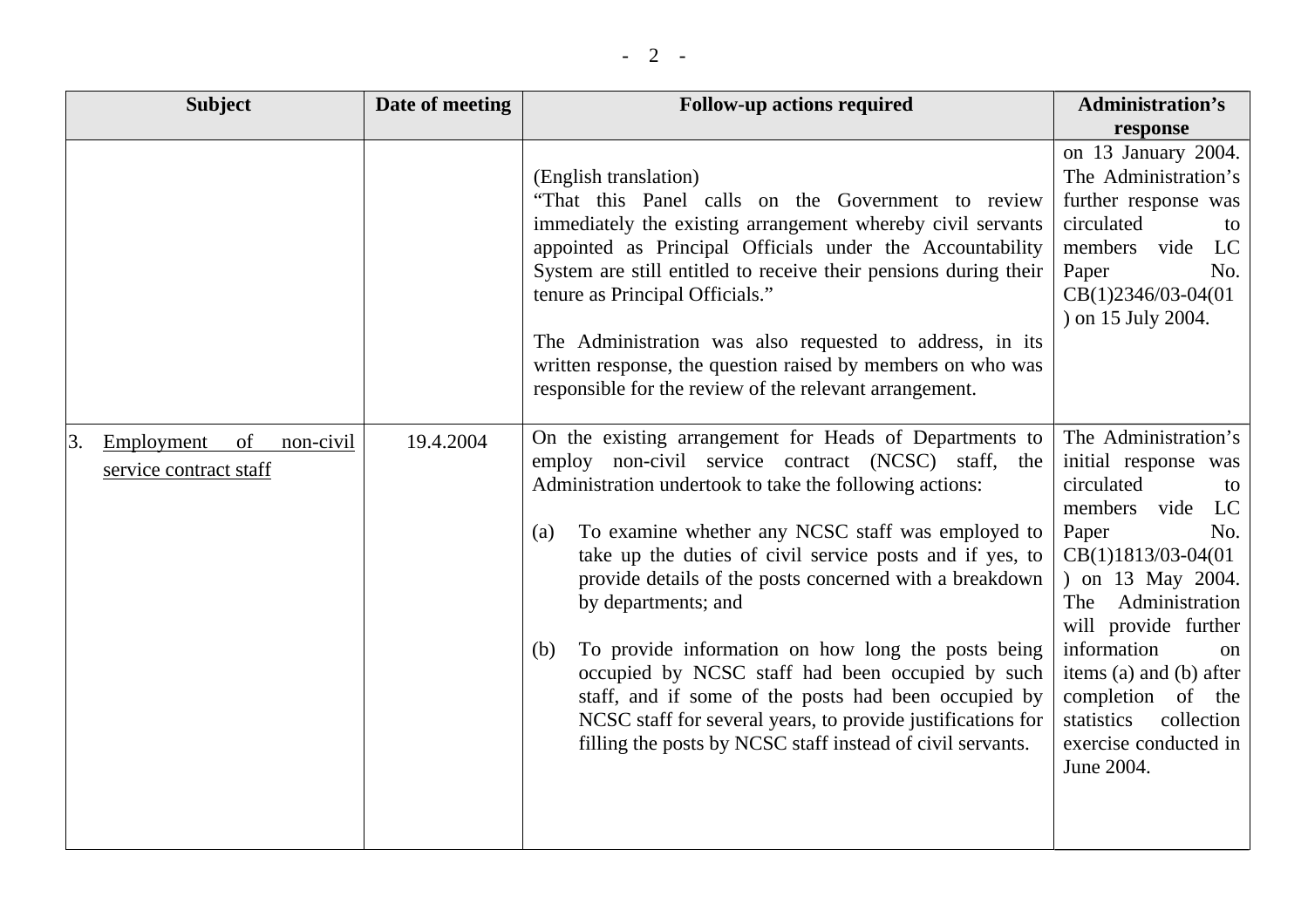|    | <b>Subject</b>                                                                              | Date of meeting |     | <b>Follow-up actions required</b>                                                                                                                                                                                                                                                                                                                                                                                                                                                                                                                                                                                                                                                                                                                                                                                                                                                                                                                                                                                                                                                                                                                                                                                                                        | <b>Administration's</b>                                                                                                                                                                                                                                                                                                                   |
|----|---------------------------------------------------------------------------------------------|-----------------|-----|----------------------------------------------------------------------------------------------------------------------------------------------------------------------------------------------------------------------------------------------------------------------------------------------------------------------------------------------------------------------------------------------------------------------------------------------------------------------------------------------------------------------------------------------------------------------------------------------------------------------------------------------------------------------------------------------------------------------------------------------------------------------------------------------------------------------------------------------------------------------------------------------------------------------------------------------------------------------------------------------------------------------------------------------------------------------------------------------------------------------------------------------------------------------------------------------------------------------------------------------------------|-------------------------------------------------------------------------------------------------------------------------------------------------------------------------------------------------------------------------------------------------------------------------------------------------------------------------------------------|
|    |                                                                                             |                 |     |                                                                                                                                                                                                                                                                                                                                                                                                                                                                                                                                                                                                                                                                                                                                                                                                                                                                                                                                                                                                                                                                                                                                                                                                                                                          | response                                                                                                                                                                                                                                                                                                                                  |
| 4. | Policy<br>governing<br>the<br>acceptance of post-retirement<br>employment by civil servants | 17.5.2004       | (a) | The Administration undertook to review the existing<br>post-retirement employment mechanism, covering the<br>following aspects, and to complete the review by end of<br>2004:<br>To examine whether the length of the six-month<br>(i)<br>sanitization period was appropriate and to make<br>reference to overseas practices in this aspect; to<br>consider members' views, as follows:<br>The sanitization period for retired directorate<br>officers should be lengthened, e.g. two or three<br>years; and<br>The sanitization period should be counted from<br>the date on which the retired officers left the<br>civil service, instead of the date of cessation of<br>active service. In other words, the officers<br>should not be allowed to take up any other<br>employment during the period of their<br>pre-retirement leave.<br>To examine how the transparency of the<br>(ii)<br>mechanism could be enhanced, taking into account<br>the need to strike a balance between the rights of<br>individual civil servants to pursue employment or<br>business after retirement on the one hand and the<br>public interests and the aspirations of the<br>community regarding the integrity and impartiality<br>of the civil service on the other. | The Administration's<br>initial response was<br>circulated<br>to<br>members vide<br>LC<br>Paper<br>No.<br>$CB(1)2346/03-04(01)$<br>) on 15 July 2004.<br>Administration<br>The<br>undertook to revert to<br>the Panel in<br>due<br>the<br>course<br>on<br>of<br>the<br>outcome<br>review of the existing<br>post-retirement<br>mechanism. |
|    |                                                                                             |                 |     |                                                                                                                                                                                                                                                                                                                                                                                                                                                                                                                                                                                                                                                                                                                                                                                                                                                                                                                                                                                                                                                                                                                                                                                                                                                          |                                                                                                                                                                                                                                                                                                                                           |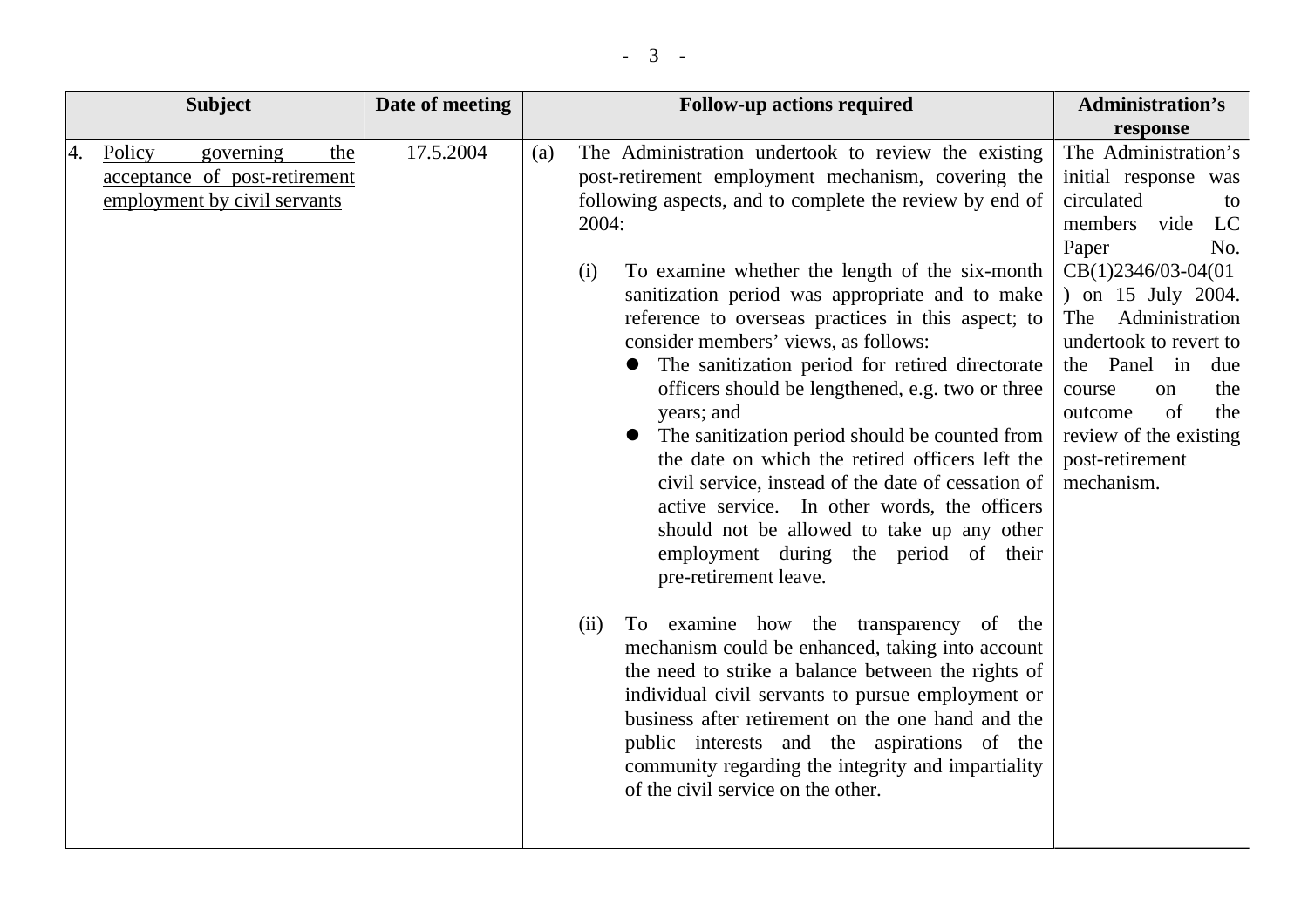|--|

| <b>Subject</b>                                                                                                                  | Date of meeting | <b>Follow-up actions required</b>                                                                                                                                                                                                                                                                                        | <b>Administration's</b>                                                                              |
|---------------------------------------------------------------------------------------------------------------------------------|-----------------|--------------------------------------------------------------------------------------------------------------------------------------------------------------------------------------------------------------------------------------------------------------------------------------------------------------------------|------------------------------------------------------------------------------------------------------|
|                                                                                                                                 |                 |                                                                                                                                                                                                                                                                                                                          | response                                                                                             |
|                                                                                                                                 |                 | (iii) In connection with item (ii) above, to seek legal<br>advice on whether the disclosure of information<br>would infringe the privacy rights of the retired<br>officers concerned.                                                                                                                                    |                                                                                                      |
|                                                                                                                                 |                 | To consider whether more restrictions should be<br>(iv)<br>imposed on the post-retirement employment of<br>directorate officers.                                                                                                                                                                                         |                                                                                                      |
|                                                                                                                                 |                 | To consult the following parties on the review:<br>(V)<br>The Advisory Committee on Post-retirement<br>Employment;<br>Civil servants; and<br>The Department of Justice.                                                                                                                                                  |                                                                                                      |
|                                                                                                                                 |                 | (vi) To consider how the mechanism should be applied<br>to officers joining the civil service under the new<br>entry terms on or after 1 June 2000, i.e. those who<br>would be eligible for Civil Service Provident Fund<br>instead of pension upon retirement.                                                          |                                                                                                      |
|                                                                                                                                 |                 | The Administration undertook to convey members'<br>(b)<br>views expressed at the Panel meeting to the Advisory<br>Committee on Post-retirement Employment.                                                                                                                                                               |                                                                                                      |
| Progress on the development<br>$\overline{5}$ .<br>of an improved pay adjustment<br>mechanism<br>for<br>the<br>civil<br>service | 21.6.2004       | To facilitate members' understanding of the staff sides' views<br>on issues relating to the development of an improved pay<br>adjustment mechanism for the civil service, the Administration<br>undertook to provide information on the proposals presented<br>to the Consultative Group on Civil Service Pay Adjustment | The Administration's<br>response<br>was<br>circulated<br>to<br>LC<br>members<br>vide<br>Paper<br>No. |